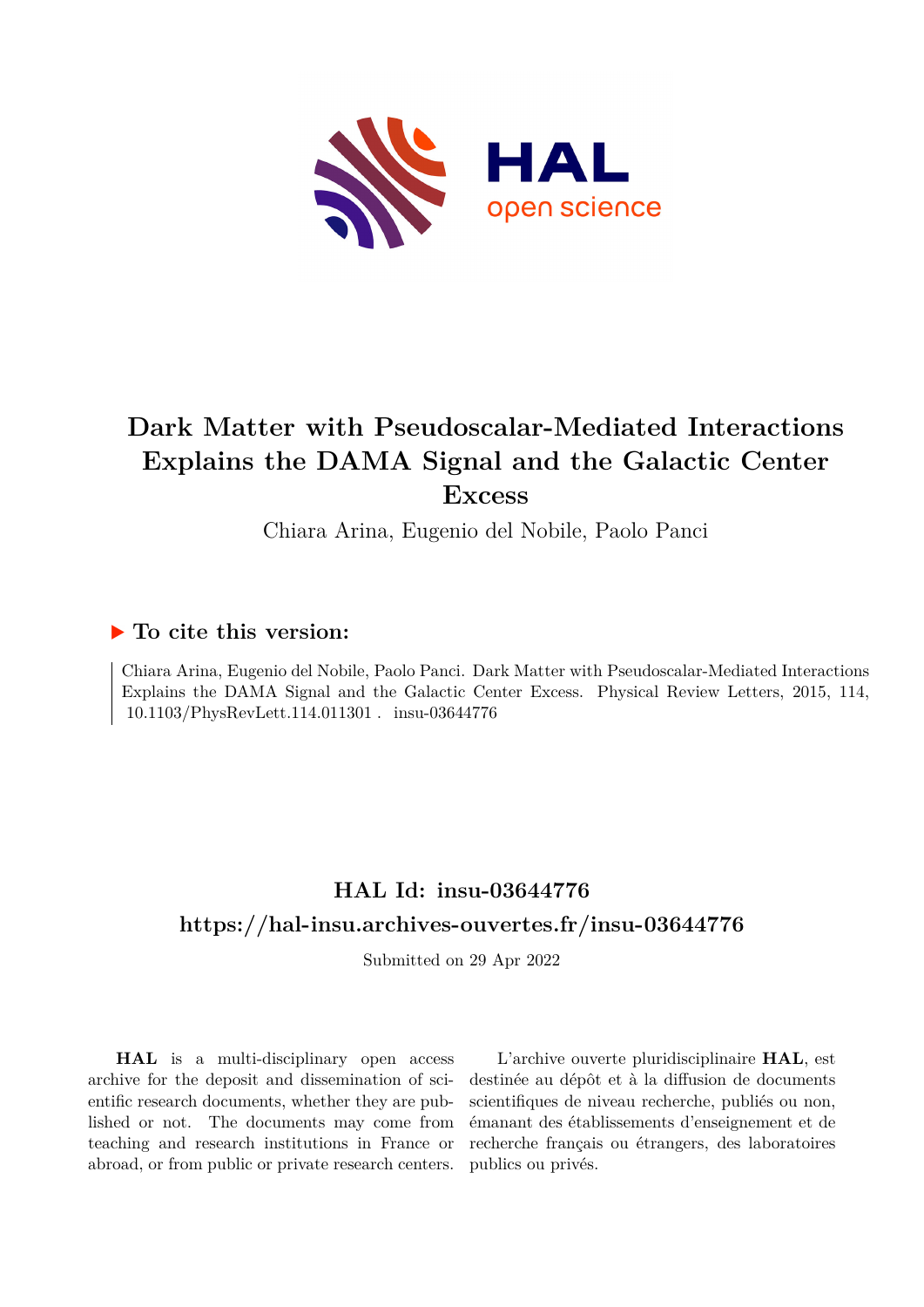## Dark Matter with Pseudoscalar-Mediated Interactions Explains the DAMA Signal and the Galactic Center Excess

Chiara Arina,<sup>1,2</sup> Eugenio Del Nobile,<sup>3</sup> and Paolo Panci<sup>2</sup>

<sup>1</sup>GRAPPA Institute, University of Amsterdam, Science Park 904, 1090 GL Amsterdam, Netherlands<br><sup>2</sup>Institut d'Astrophysique de Paris, 08 Pis Poulevard Argeo, 75014 Paris, France

<sup>2</sup>Institut d'Astrophysique de Paris, 98 Bis Boulevard Arago, 75014 Paris, France

 $3$ Department of Physics and Astronomy, University of California, Los Angeles, 475 Portola Plaza, California 90095, USA

(Received 1 July 2014; revised manuscript received 7 October 2014; published 6 January 2015)

We study a Dirac dark matter particle interacting with ordinary matter via the exchange of a light pseudoscalar, and analyze its impact on both direct and indirect detection experiments. We show that this candidate can accommodate the long-standing DAMA modulated signal and yet be compatible with all exclusion limits at  $99_5\%$  C.L. This result holds for natural choices of the pseudoscalar-quark couplings (e.g., flavor universal), which give rise to a significant enhancement of the dark matter-proton coupling with respect to the coupling to neutrons. We also find that this candidate can accommodate the observed 1–3 GeV gamma-ray excess at the Galactic center and at the same time have the correct relic density today. The model could be tested with measurements of rare meson decays, flavor changing processes, and searches for axionlike particles with mass in the MeV range.

DOI: [10.1103/PhysRevLett.114.011301](http://dx.doi.org/10.1103/PhysRevLett.114.011301) PACS numbers: 95.35.+d, 12.60.-i, 98.70.Rz

Introduction.—Direct dark matter (DM) search experiments have undergone astonishing developments in recent years, achieving unprecedented sensitivity to weakly interacting massive particles (WIMPs) in the mass range from a few GeV to tens of TeV. The most stringent limits on the DM parameter space are set by LUX [1], XENON100 [2], and SuperCDMS [3] for spin-independent interactions, with PICASSO [4], SIMPLE [5], COUPP [6], and KIMS [7] setting relevant bounds for spin-dependent interactions and DM-proton couplings. While these and other searches did not find evidence for DM, four experiments have signals that can be interpreted as due to WIMP scatterings [8–11]. The significance of the excesses is mild (from  $2\sigma$  to  $4\sigma$ ), except for DAMA's result [12], where the observation of an annually modulated rate as expected from the simplest model of DM halo, reaches the very high significance of  $9.3\sigma$ . This achievement, however, has received a long-standing series of criticisms, given that the interpretation of the DAMA data in the light of many models of WIMP interactions is incompatible with all exclusion bounds.

Another claim of possible evidence of WIMP interactions comes from a  $1-3$  GeV  $\gamma$ -ray excess observed in the Galactic center (GC) [13] by the Fermi satellite. Although millisecond pulsars may be responsible for explaining the excess [14], the possibility of DM annihilation has attracted a lot of attention by the community. In fact, the excess can be fitted with models of annihilating DM which roughly provide the correct thermal relic density. In Ref. [15], for instance, it was shown that a Dirac WIMP interacting with standard model (SM) fermions through a pseudoscalar mediator can achieve the desired annihilation cross section, avoiding at the same time constraints from DM collider searches, cosmic antiprotons and solar neutrino fluxes, and the cosmic microwave background. In fact, the point of Ref. [15] is that the DM might be "Coy," meaning that it can have a single detectable signature (in this case the annihilation into  $\gamma$  rays) while escaping all other searches.

In this Letter we show that Coy DM with a light pseudoscalar mediator can fit at the same time the GC γ-ray excess and the DAMA data, while being compatible with all null direct detection experiments.

The dark matter model.—The DM is a Dirac fermion  $\gamma$ with mass  $m<sub>DM</sub>$ , which interacts, with a coupling  $g<sub>DM</sub>$ , with a (real) pseudoscalar  $a$  with mass  $m_a$  coupled to the SM fermions:

$$
\mathcal{L}_{\text{int}} = -i \frac{g_{\text{DM}}}{\sqrt{2}} a \bar{\chi} \gamma_5 \chi - ig \sum_f \frac{g_f}{\sqrt{2}} a \bar{f} \gamma_5 f. \tag{1}
$$

In the following we will consider two types of fermion couplings  $q_f$ : flavor-universal couplings  $q_f = 1$  independent of the fermion type, and Higgs-like couplings proportional to the fermion masses  $g_f = m_f/174$  GeV. Furthermore, for the direct detection analysis we will consider also the case of DM coupled equally to protons and neutrons (isoscalar interaction, also called "isospinconserving"), as assumed, e.g., by Refs. [16,17]. (Notice that our use of the term "isoscalar" refers to the isospin symmetry between a proton and neutron. As it will become clear later on this does not imply, nor is implied by, isospin symmetry at the quark level.) In all cases we denote with  $q$  a multiplicative factor common to all couplings of a with SM fermions.

Direct detection.—When computing scattering cross sections at direct detection experiments, it is necessary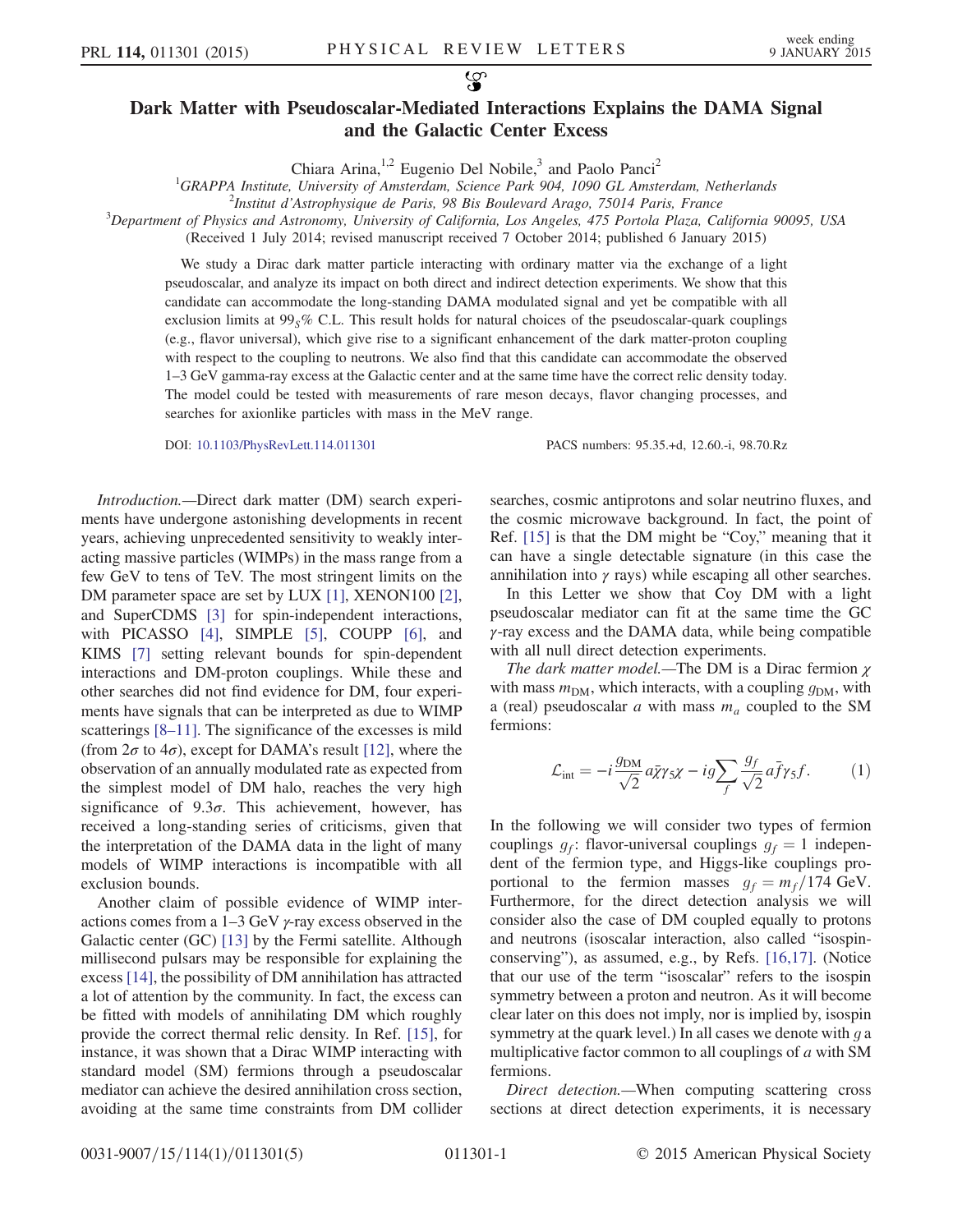to bear in mind that the scattering occurs with the whole nucleus due to the small WIMP speed. Therefore, starting with an interaction Lagrangian with quarks as in Eq.  $(1)$ , one needs first to determine the DM-nucleon effective Lagrangian and then to properly take into account the composite structure of the nucleus which results in the appearance of nuclear form factors in the cross section.

The first step is accomplished in our case by taking the following effective DM-nucleon interaction Lagrangian, valid in the regime of contact interaction:

$$
\mathcal{L}_{\text{eff}} = \frac{1}{2\Lambda_a^2} \sum_{N=p,n} g_N \bar{\chi} \gamma^5 \chi \bar{N} \gamma^5 N, \tag{2}
$$

where  $\Lambda_a \equiv m_a / \sqrt{g_{\rm DM} g}$ . The proton and neutron coupling constants are given by

$$
g_N = \sum_{q=u,d,s} \frac{m_N}{m_q} \left[ g_q - \sum_{q'=u,\dots,t} g_{q'} \frac{\bar{m}}{m_{q'}} \right] \Delta_q^{(N)},\tag{3}
$$

where  $\bar{m} \equiv (1/m_u + 1/m_d + 1/m_s)^{-1}$  and we use

$$
\Delta_u^{(p)} = \Delta_d^{(n)} = +0.84,
$$
  
\n
$$
\Delta_d^{(p)} = \Delta_u^{(n)} = -0.44,
$$
  
\n
$$
\Delta_s^{(p)} = \Delta_s^{(n)} = -0.03,
$$
\n(4)

for the quark spin content of the nucleon [18].

It is important to notice here that  $g_p$  is *naturally* larger (in modulus) than  $g_n$  in both the flavor-universal and Higgslike coupling scenarios. This will have important phenomenological consequences. In fact, since the interaction [Eq. (2)] measures a certain component of the spin content of the nucleus carried by nucleons [19], a large  $g_p/g_n$  will favor those nuclides (like  $^{23}$ Na,  $^{127}$ I and  $^{19}$ F) with a large spin due to their unpaired proton rather than  $^{129,131}Xe$ nuclei with an unpaired neutron. Given that the most stringent bounds for most DM-nucleus interactions are given at present by experiments using xenon (LUX, XENON100) while DAMA employs sodium and iodine, a large value of  $g_p/g_n$  would go in the direction of reconciling them. (We do not consider germanium detectors as their sensitivity to spin-dependent interaction via unpaired protons is smaller than, e.g., COUPP in the mass range relevant for Coy DM.) From the values in Eq. (4) we get  $g_p/g_n = -16.4$  for flavor-universal and  $-4.1$  for Higgslike interactions. The relative size of the two couplings depends on the actual values of the  $\Delta_q^{(N)}$ 's, which are uncertain (see, e.g., Table 4 in Ref. [20] for a comparison of the different values found in the literature); the values in Eq. (4) are conservative in the sense that they minimize the ratio  $g_p/g_n$ , with respect to what is obtained with other choices of the  $\Delta_q^{(N)}$ 's (a second set of values from Ref. [18], which brackets from above the possible values of  $g_p/g_n$ , yields a coupling ratio which is 2.7 and 1.3 times larger than the one given by Eq. (4), for flavor-universal and Higgs-like couplings, respectively). Notice that, as long as  $g_u = g_d = g_s$ , the contribution of the light quarks cancels in Eq. (3), and one may therefore set  $g_u = g_d = g_s = 0$  as in hadronic axion models [21]. Finally, we will also use isoscalar interactions, i.e., by setting  $g = g_p = g_n$  without using Eq.  $(3)$ , as assumed in Refs.  $[16,17]$ .

Once the DM-nucleon Lagrangian is established, one needs to determine the DM interaction cross section with the nucleus. This is customarily done by coherently adding the amplitudes of interaction with the different nucleons in the nucleus, and multiplying by an appropriate nuclear form factor that parametrizes the loss of coherence in the scattering with increasing exchanged momentum. While form factors for the standard spin-independent and spindependent interactions have been extensively studied, little is known of form factors for other interactions. Notice that the Lagrangian [Eq. (2)] corresponds in the nonrelativistic limit to a DM-nucleon interaction  $(S_{\gamma} \cdot \vec{q}) (S_N \cdot \vec{q})$ , with  $S_{\gamma}$ ,  $S_N$  and  $\vec{q}$  the DM spin, nucleon spin, and exchanged momentum, respectively, while the standard spin-dependent interaction corresponds to  $S_\gamma \cdot S_N$ . At the nuclear level, the difference stands in the fact that the former interaction only measures the component of the nucleon spin in the nucleus that is longitudinal to  $\vec{q}$ , while the latter couples to both longitudinal and transverse components. Therefore, it is not justified to use the standard spin-dependent form factor for the interaction in Eq. (2) as done, e.g., in Refs. [15,22], although in some cases it could be used as a proxy [16]. The form factor to be used in this case has been computed in Ref. [19] using standard shell model techniques.

The DM interaction cross section with a target nucleus with mass  $m<sub>T</sub>$  is

$$
\frac{d\sigma_T}{dE_R} = \frac{1}{128\pi} \frac{q^4}{\Lambda_d^4} \frac{m_T}{m_{\text{DM}}^2 m_N^2} \frac{1}{v^2} \sum_{N,N'=p,n} g_N g_{N'} F_{\Sigma''}^{(N,N')} (q^2), \quad (5)
$$

with v the DM speed in Earth's frame,  $E_R = \frac{q^2}{2m}$  the nuclear recoil energy and  $F_{\Sigma''}^{(N,N')}$  the (squared) form factors. The large suppression factor  $q^4/m_a^4$  for large mediator mass is the reason why the interaction in Eq. (2) has often been neglected. Given this suppression in the nonrelativistic limit, one should check that radiative corrections do not produce unsuppressed interactions that are therefore comparable to the Born cross section at low velocities; however, the Lagrangian [Eq. (2)] is known to not produce such interactions [23]. It should also be checked that higher order QCD corrections do not spoil the enhancement of the WIMP-proton coupling with respect to the WIMP-neutron one, as from Eq. (3) which is valid at lowest order [24,25]. However, since pseudoscalar currents can only be coupled to an odd number of mesons as opposed, e.g., to scalar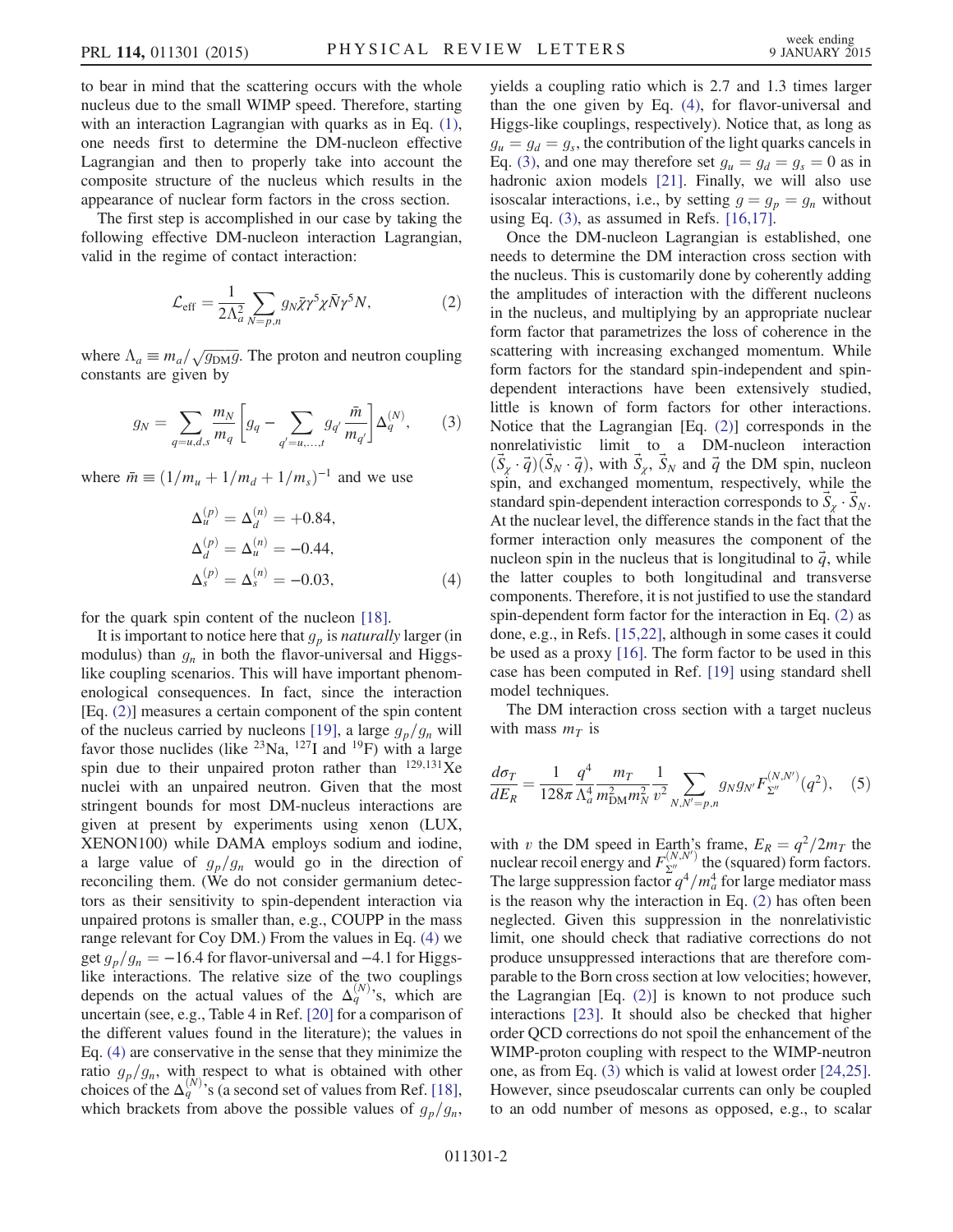

FIG. 1 (color online). Two-dimensional credible regions for DAMA (shaded area and black solid lines, 90% and 99% C.L.) and exclusion limits (99<sub>S</sub>% C.L.) in the  $(m<sub>DM</sub>, \Lambda<sub>a</sub>)$  plane, for flavor-universal (left), Higgs-like (center), and isoscalar (right) couplings.

currents, we expect any corrections to be of the order of only 10% or less [26].

The scattering rate is

$$
\frac{dR_T}{dE_R} = \frac{\xi_T}{m_T} \frac{\rho}{m_{\text{DM}}} \int_{v \ge v_{\text{min}}} d^3 v v f(\vec{v}) \frac{d\sigma_T}{dE_R},\tag{6}
$$

with  $\xi_T$  the target's mass fraction in the detector,  $\rho$  the local DM density, and  $f(\vec{v})$  the DM velocity distribution in Earth's frame, corresponding to a truncated Maxwell-Boltzmann with characteristic speed  $v_0$  and escape velocity  $v_{\text{esc}}$  in the galactic frame. Considering elastic scattering and denoting with  $\mu_T$  the DM-nucleus reduced mass,  $v_{\text{min}} =$  $\sqrt{m_T E_R/2\mu_T^2}$  is the minimum speed a WIMP needs in order to impart the target nucleus with a recoil energy  $E_R$ . In order to compare with the experimental results, the rate in Eq. (6) must be convolved with the detector resolution function and the experimental efficiency (see, e.g., Refs. [20,27]).

We analyze data by LUX, XENON100, PICASSO, SIMPLE, COUPP, KIMS and DAMA. We use Bayesian statistics to infer the  $99<sub>s</sub>%$  credible interval for the exclusion limits and both the 90% and 99% credible regions for DAMA from the posterior probability density function. Details are given in Refs. [28,29], where it was demonstrated that the procedure is robust against the choice of the prior probability distributions for the parameters  $m_{\text{DM}}$  and  $\Lambda_a$  and matches well a profile likelihood analysis. We consider log priors for both our relevant parameters: the DM mass  $m_{\text{DM}}$ , from 1 GeV to 1 TeV, and the scale  $\Lambda_a$ , from 0.01 GeV to 100 GeV, not to favor a particular mass scale range. For each experiment we marginalize over the nuisance parameters, given by the uncertain astrophysical parameters  $\rho$ ,  $v_0$ ,  $v_{\text{esc}}$  (the central values for the Gaussian priors are  $\bar{\rho} = 0.3 \text{ GeV/cm}^3$ ,  $\bar{v}_0 = 230 \text{ km/s}$  and  $\bar{v}_{\rm esc}$  = 544 km/s), as well as the experimental uncertainties as described in Refs. [28,29]. The details on the likelihood functions for the LUX and COUPP experiments are provided as Supplemental Material [30].

Figure 1 shows the results of our analysis for our three choices of couplings: flavor-universal, Higgs-like, and isoscalar. The two DAMA regions correspond, respectively, to scattering off Na (peaked around  $m<sub>DM</sub> \sim 8$  GeV) and I (peaked around  $m_{DM} \sim 40$  GeV). Part of the regions is compatible with all null experiments for flavor-universal couplings at  $99<sub>S</sub>%$  C.L. Notice how the large enhancement of the WIMP-proton coupling with respect to the WIMPneutron coupling suppresses the LUX and XENON100 bounds but not COUPP, PICASSO, SIMPLE, and KIMS. For Higgs-like couplings the LUX and XENON100 bounds are less suppressed due to the reduced  $g_p/g_n$  enhancement, and the exclusion limits disfavor both sodium and iodine regions. In the isoscalar case, instead, there is no enhancement and DAMA is largely disfavored at  $99<sub>S</sub>%$  C.L. by both XENON100 and LUX.

It is intriguing that the allowed DAMA iodine region lies in the ballpark of DM masses that can account for the  $\gamma$ -ray GC excess. In the following we investigate whether the two signals can be both accommodated within the Coy DM scenario.

The GC excess.—Various authors reported evidence for an excess of  $1-3$  GeV  $\gamma$  rays from the GC. Taking as a reference Fig. 15 of Ref. [13], DM particles with a mass  $m_{\text{DM}} \sim 20-40 \text{ GeV}$  annihilating mostly into quarks with a cross section  $\langle \sigma v \rangle \sim 1 - 2 \times 10^{-26}$  cm<sup>3</sup>/s are shown to fit the spectrum of the observed excess. In particular, the results of the fit are shown for models with flavor-universal and Higgs-like couplings (right panel), and can be then directly compared with our results. (Notice that Ref. [13] assumes, in the definition of the  $\gamma$ -ray flux, that the DM is self-conjugated. This implies that, in order to predict the same signal in the GC, our cross section needs to be a factor of 2 larger than the one found in Ref. [13].)

In this section we show that the Coy DM interpretation of the DAMA data is compatible with a DM explanation of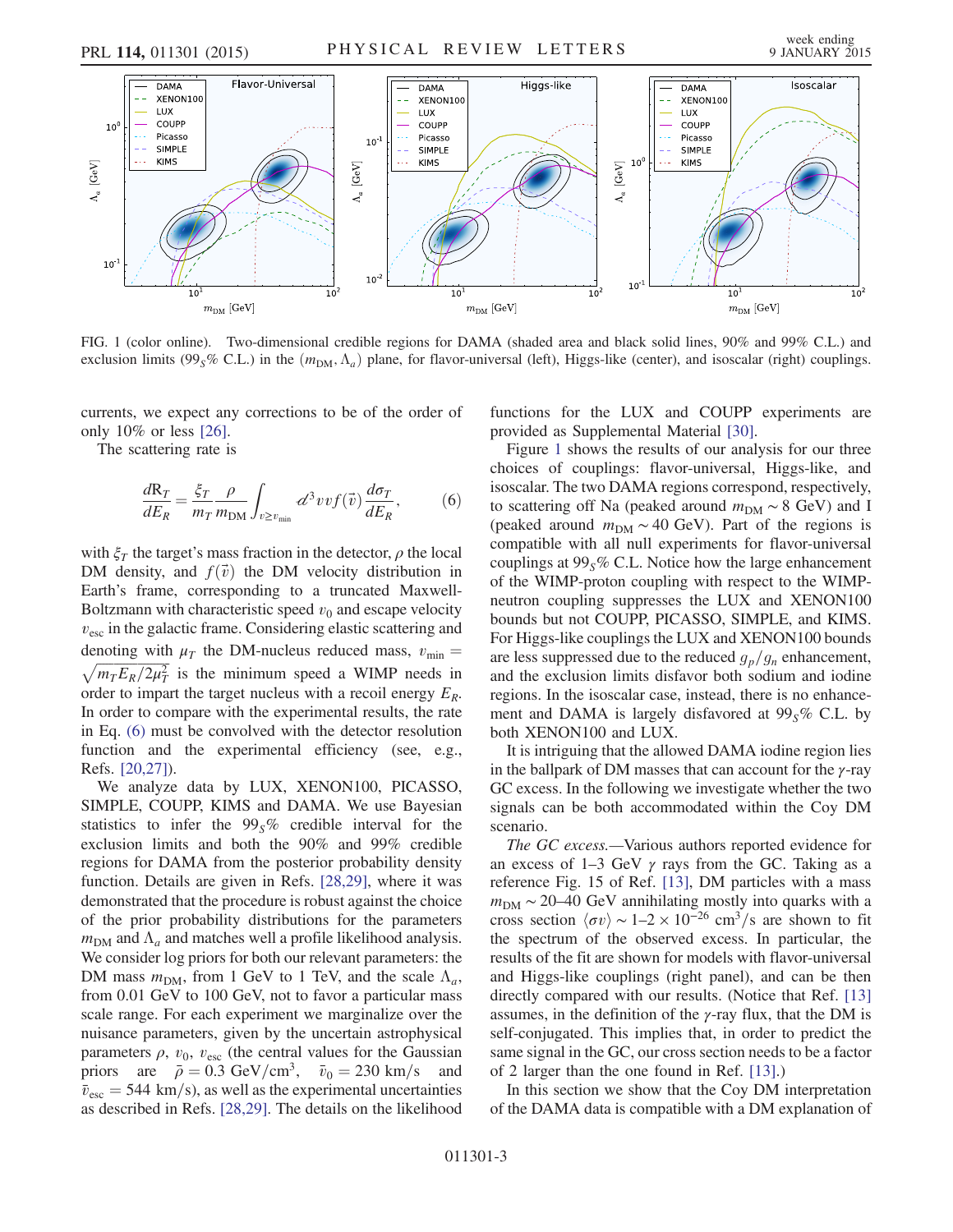the GC excess. In fact,  $\chi$  can annihilate to SM fermions through s-channel pseudoscalar exchange, thus generating a secondary photon flux. The requirement of fitting the  $\gamma$ -ray excess can then be used to disentangle the pseudoscalar mass  $m_a$  from the product  $g_{\text{DM}}g$  in  $\Lambda_a$ , that is the parameter constrained by DAMA. As we will see, there is room in the parameter space favored by DAMA (and allowed by the other experiments) to explain the GC excess, for pseudoscalar masses  $m_a \ll m_{\text{DM}}$ . This opens up the possibility to also break the degeneracy between  $g_{DM}$  and g by demanding that the correct relic density is achieved in the early universe via  $\bar{\chi}\chi \to \bar{f}f$  and  $\bar{\chi}\chi \to aa$  annihilations (the latter process being *p*-wave suppressed today), since the two cross sections have different dependence on  $g_{DM}$  and  $g$ .

In summary, from the three observables: (i) DAMA signal in direct searches, (ii)  $\gamma$ -ray excess in the GC, and (iii) correct relic density obtained by solving the Boltzmann equation, we can fully determine the free parameters of the Coy DM Lagrangian for our choices of pseudoscalar coupling to SM fermions, flavor-universal, and Higgs-like. Formulas for the annihilation cross sections are provided as Supplemental Material [30]. For (ii), unlike direct DM searches, indirect detection signals are different if the DM particles couple democratically with all quarks or just with the heavy ones, and we study these two cases separately. We dub these two scenarios "Universal (democratic)" and "Universal (heavy flavors)," respectively. We neglect annihilation to leptons as the produced  $\gamma$ -ray flux is smaller than the one due to annihilation into quarks, at equal couplings; the reduction factor can vary between 2 and 17 depending on the choice of the couplings. Notice that coupling to leptons is unessential for the purposes of fitting the GC excess and of studying direct detection experiments, unless it is much larger than the coupling to quarks. However, leptonic couplings are tightly bound by precision measurements of the electron and muon anomalous magnetic moments. For a pseudoscalar that only couples to heavy quarks, our model is compatible with these measurements as shown in the Supplemental Material to this Letter [30].

Table I reports the approximate best fit values of the DM mass and the thermally averaged annihilation cross section, as extracted from Fig. 15 of Ref. [13], for our different choices of  $g_f$ . Adopting these values, from conditions

TABLE I. Approximate best fit values of the DM mass and the thermally averaged annihilation cross section extracted from Fig. 15 of Ref. [13], for different choices of the pseudoscalar coupling to SM fermions. The values for the Universal (heavy flavors) case have been determined by taking the average of the best fit values for the  $b\bar{b}$  and  $c\bar{c}$  channels.

|                           | $m_{\rm DM}^{\rm best}$ | $\langle \sigma v \rangle$ <sub>best</sub> |
|---------------------------|-------------------------|--------------------------------------------|
| Universal (democratic)    | 22 GeV                  | $1.1 \times 10^{-26}$ cm <sup>3</sup> /s   |
| Universal (heavy flavors) | 31 GeV                  | $1.4 \times 10^{-26}$ cm <sup>3</sup> /s   |
| Higgs-like                | $33 \text{ GeV}$        | $1.6 \times 10^{-26}$ cm <sup>3</sup> /s   |

(i), (ii) and (iii) we obtain the following sets of values of the couplings  $g_{DM}$  and g, together with the corresponding value of  $m_a$  from the DAMA iodine best fit point:

Universal (democratic):  $gg_f \approx 7.7 \times 10^{-3}$ ,  $g_{DM} \approx 0.64$ , and  $m_a \approx 35$  MeV. This scenario is favored by direct detection (see Fig. 1, left); however, the DM mass required for the GC excess is outside of the 99% C.L. of DAMA iodine region (see Table I).

Universal (heavy flavors):  $gg_f \approx 1.8 \times 10^{-2}$  for the heavy flavors and 0 otherwise,  $g_{DM} \approx 0.72$ , and  $m_a \approx 56$  MeV. This is the best-case scenario, as the DM mass required to fit the  $\gamma$ -ray excess is fully compatible with the DAMA iodine signal.

Higgs-like:  $gg_f \approx 1.15 m_f/174 \text{ GeV}, g_{DM} \approx 0.69$ , and  $m_a \approx 52$  MeV. Here the GC signal is compatible with the DAMA iodine allowed region, which is however excluded at  $99<sub>S</sub>%$  C.L. by LUX and XENON100 as shown in Fig. 1 (center).

For direct detection, the favored values of the pseudoscalar mass are of the same order as the typical momentum transfer. Therefore, we expect small changes in our fit to DAMA data due to the onset of the long-range regime; however, this will not modify our conclusions. Such a light mediator might be problematic because it could be stable or have a long lifetime (on cosmological time scales), thus constituting a sizable component of the DM or otherwise injecting unwanted energy after the time of big bang nucleosynthesis. However, the pseudoscalar state always decays before the time of big bang nucleosynthesis, either at tree level or at one loop. Interesting constraints on this model may come from studies of rare meson decays, flavor observables, and from searches for axionlike particles with mass in the MeV range. We notice, however, that these small values of  $m_a$  are below the sensitivity of BABAR [39], which is the most constraining collider experiment for light pseudoscalars. It is intriguing that light mediators, with mass around 1–100 MeV, are advocated by models of selfinteracting DM to solve the small scale structures problem of the collisionless DM paradigm [40], although a careful study of the self-interaction potential from the Lagrangian  $[Eq. (1)]$  is in order to ensure that Coy DM can accommodate the structure anomalies.

Conclusions.—We have shown that a Dirac DM particle interacting with ordinary matter via the exchange of a light pseudoscalar can accommodate the DAMA data while being compatible with all null direct DM searches. Moreover, it can provide a DM explanation of the GC excess in  $\gamma$  rays and achieve the correct relic density. The best fit of both the direct and indirect detection signals is obtained when the pseudoscalar mediator is much lighter than the DM mass and has universal coupling with heavy quarks, as in hadronic axion models. The leptonic couplings are strongly constrained by precision measurements of the magnetic moment of the electron and muon,